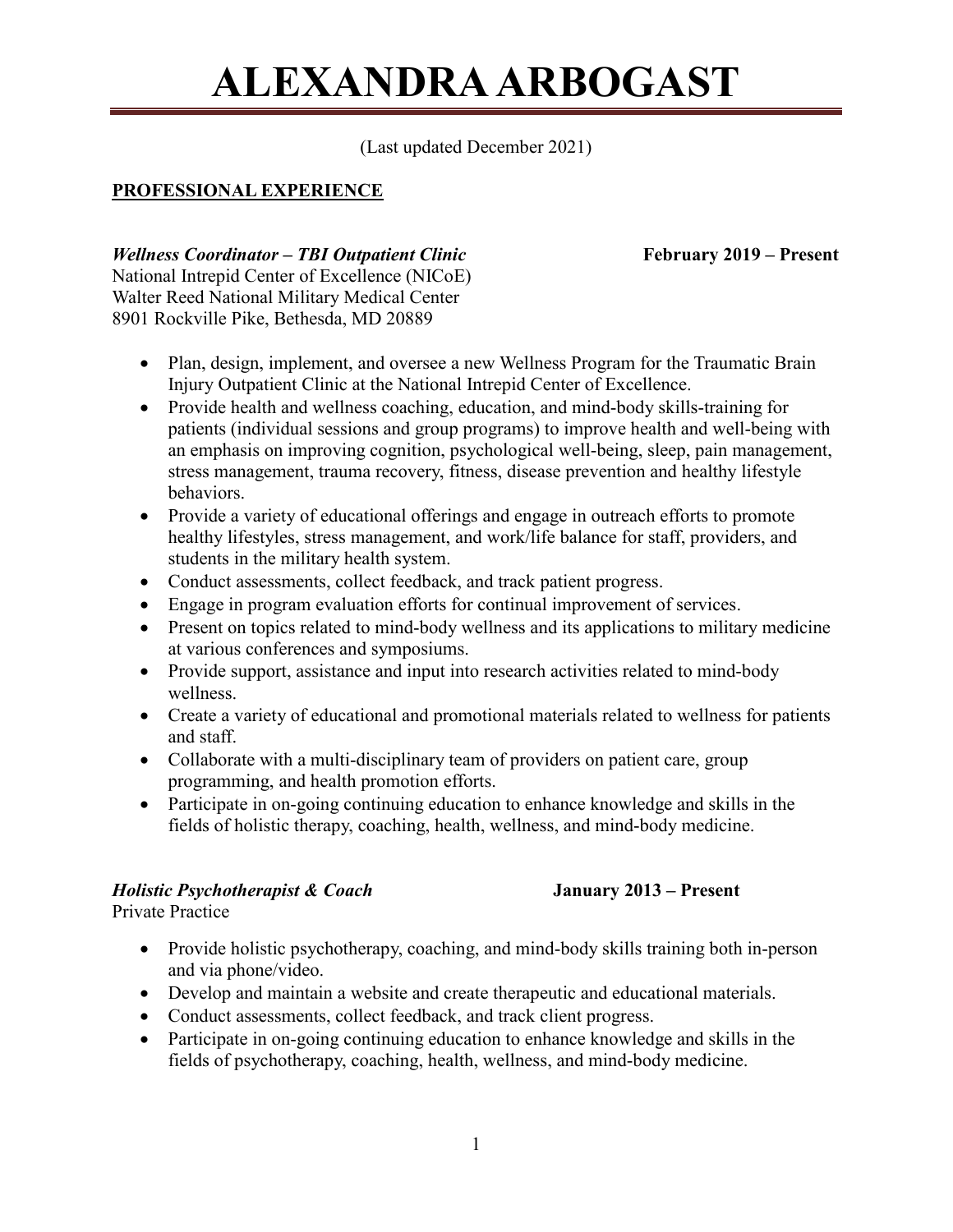#### *Mind-Body Medicine Program Coordinator and* **October 2012 – February 2019** *Senior Therapist*

Walter Reed National Military Medical Center 8901 Rockville Pike, Bethesda, MD 20889

- Planned, designed, implemented, and oversaw activities of the Mind-Body Medicine Program at Walter Reed National Military Medical Center serving patients in the General Internal Medicine Clinic, the Warrior Clinic, the National Intrepid Center of Excellence and many other departments in the hospital.
- Provided health and wellness coaching, education, and mind-body skills-training for patients (individual sessions and group programs) to improve health and well-being with an emphasis on improving cognition, psychological well-being, sleep, pain management, stress management, trauma recovery, fitness, disease prevention and healthy lifestyle behaviors.
- Provided a variety of educational offerings and engaged in outreach efforts to promote healthy lifestyles, stress management, and work/life balance for staff, providers, and students in the military health system.
- Contributed to national best practice book on yoga for veterans.
- Provided support, assistance and input into research activities related to mind-body medicine.
- Conducted assessments, collected feedback, and tracked patient progress.
- Engaged in program evaluation efforts for continual improvement of services.
- Presented on topics related to mind-body wellness and its applications to military medicine at various conferences and symposiums.
- Created a variety of educational and promotional materials related to wellness for patients and staff.
- Collaborated with a multi-disciplinary team of providers on patient care, group programming, and health promotion efforts.
- Participated in on-going continuing education to enhance knowledge and skills in the fields of holistic therapy, coaching, health, wellness, and mind-body medicine.

## *Lead Facilitator* **June 2016 – November 2016**

Henry Jackson Foundation 6720A Rockledge Dr, Bethesda, MD 20817

- Lead Facilitator for "Mantram Repetition Program in Women with Advanced Ovarian Cancer: A Feasibility Study," a 6-session internet delivered program/data-collection plan located in the GYN Oncology Department at Walter Reed National Military Medical Center.
- Provided a total of at least six coaching calls and two webinars per participant to guide and support them in learning mantram repetition and related stress management skills.
- Documented main discussion points of calls and assessed participants' learning, adherence to practice, and completion of homework and tracking logs.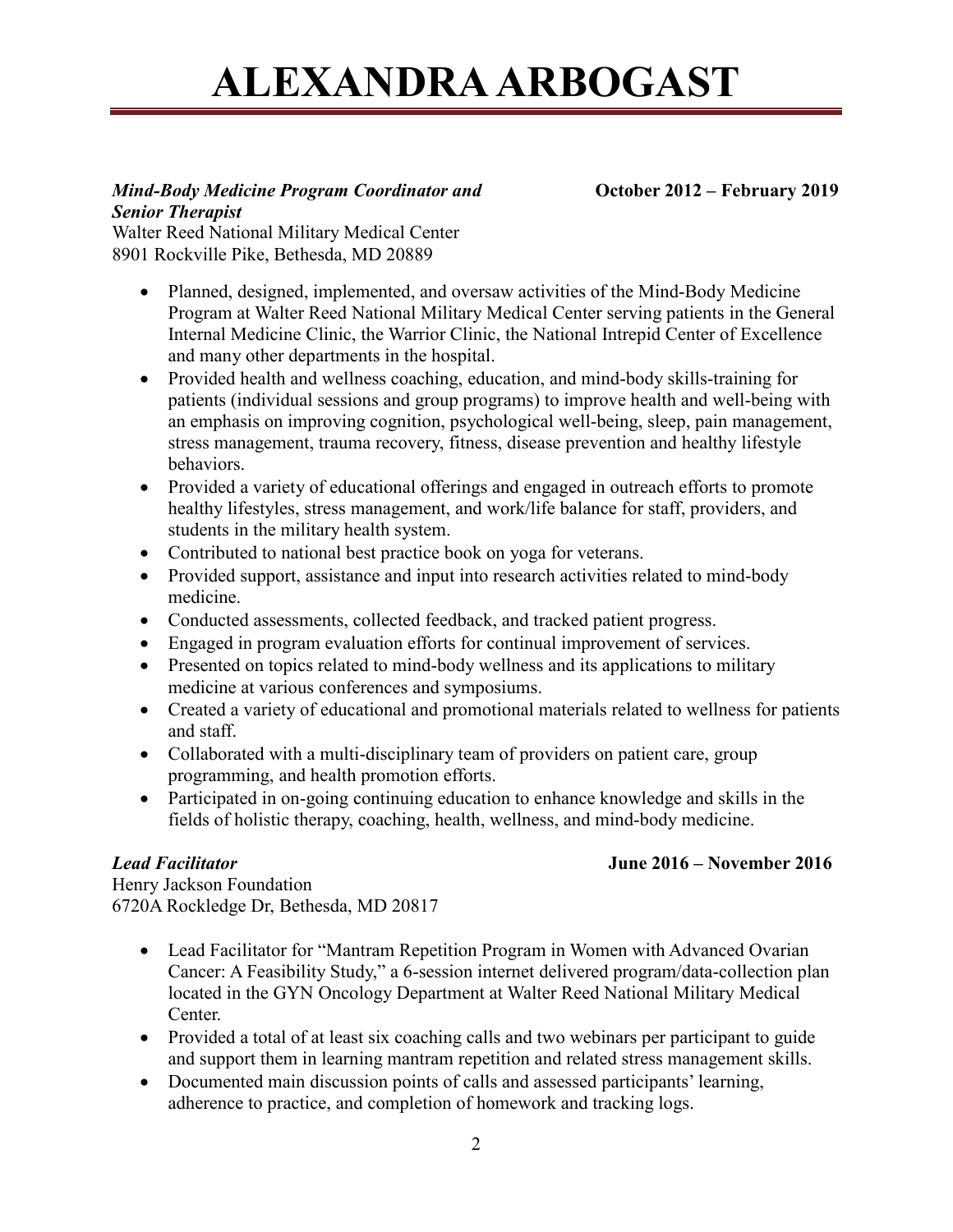### *Mind-Body Medicine Therapist* **August 2010 – October 2012**

Walter Reed National Military Medical Center 8901 Rockville Pike, Bethesda, MD 20889

- Co-created the first ever Mind-Body Medicine Program in the General Internal Medicine Clinic at Walter Reed National Military Medical Center (and in the Military Health System at large).
- Developed and implemented a model to educate and train patients and providers in mindbody wellness practices.
- Provided health and wellness coaching, education, and mind-body skills-training for patients (individual sessions and group programs) to improve health and well-being with an emphasis on improving cognition, psychological well-being, sleep, pain management, stress management, trauma recovery, fitness, disease prevention and healthy lifestyle behaviors.
- Provided a variety of educational offerings and engaged in outreach efforts to promote healthy lifestyles, stress management, and work/life balance for staff, providers, and students in the military health system.
- Conducted assessments, collected feedback, and tracked patient progress.
- Engaged in program evaluation efforts for continual improvement of services.
- Presented on topics related to mind-body wellness and its applications to military medicine at various conferences and symposiums.
- Created a variety of educational and promotional materials related to wellness for patients and staff.
- Collaborated with a multi-disciplinary team of providers on patient care, group programming, and health promotion efforts.
- Participated in on-going continuing education to enhance knowledge and skills in the field of holistic therapy, health, wellness, and mind-body medicine.

### *Psychotherapist* **(LGSW) June 2010 – February 2011**

The Women's Center 1025 Vermont Avenue #310, Washington, D.C. 20005

- Provided integrative psychotherapy and coaching to individuals and couples to help with a range of problems and diagnoses.
- Conducted psychosocial assessments, diagnosed according to DSM-IV-TR, and made appropriate treatment referrals.
- Tracked and documented on patient progress.
- Regularly met with Clinical Social Work Supervisor to refine skills.
- Participated in on-going continuing education to enhance knowledge and skills in the fields of psychotherapy, coaching, health, wellness, and mind-body medicine.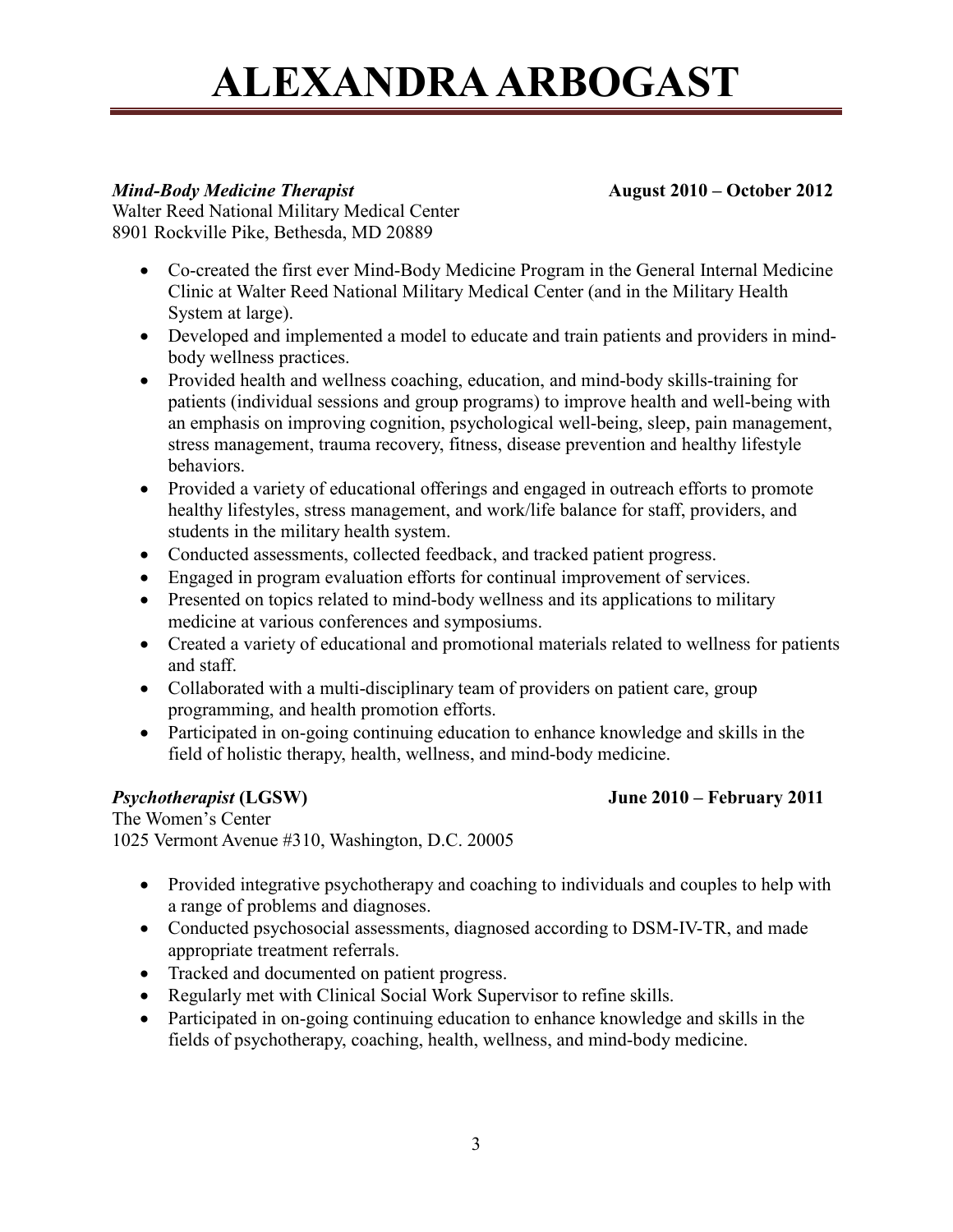Meyer Treatment Center 5028 Wisconsin Avenue #400, Washington, D.C. 20016

- Provided integrative psychotherapy and coaching to individuals and couples to help with a range of problems and diagnoses.
- Conducted psychosocial assessments, diagnosed according to DSM-IV-TR, and made appropriate treatment referrals.
- Tracked and documented on patient progress.
- Regularly met with Clinical Social Work Supervisor to refine skills.
- Participated in on-going continuing education to enhance knowledge and skills in the fields of psychotherapy, coaching, health, wellness, and mind-body medicine.

## *Licensed Massage Therapist* **July 2009 – August 2010**

Natural Body Spa (CLOSED) 1104 24<sup>th</sup> Street, NW, Washington, D.C. 20037

- Provided a variety of therapeutic massage and bodywork services.
- Taught mind-body self-care techniques to clients and staff.
- Participated in on-going continuing education to enhance knowledge and skills in the fields of holistic therapy, health, wellness, and mind-body medicine.

# **ACADEMIC EDUCATION**

| <b>Master of Social Work</b>                           | <b>May 2009</b> |
|--------------------------------------------------------|-----------------|
| 3.8 Cumulative GPA                                     |                 |
| Virginia Commonwealth University School of Social Work |                 |
|                                                        |                 |

# *B.A. in English Literature and Certificate in Community Studies* **December 2003** 3.7 Cumulative GPA, summa cum laude

University of Colorado at Boulder

# **LICENSES & CERTIFICATIONS**

*Licensed Clinical Social Worker*  Licensed in Maryland (LCSW-C), October 2017 Licensed in the District of Columbia (LICSW), January 2013

# *National Board Certified Health and Wellness Coach*

The National Board for Health & Wellness Coaching, March 2021

### *Certified Mindfulness Meditation Teacher*

The Greater Good Science Center, UC-Berkeley, May 2019

## *Psychotherapist* (LGSW) November 2009 – **July 2010**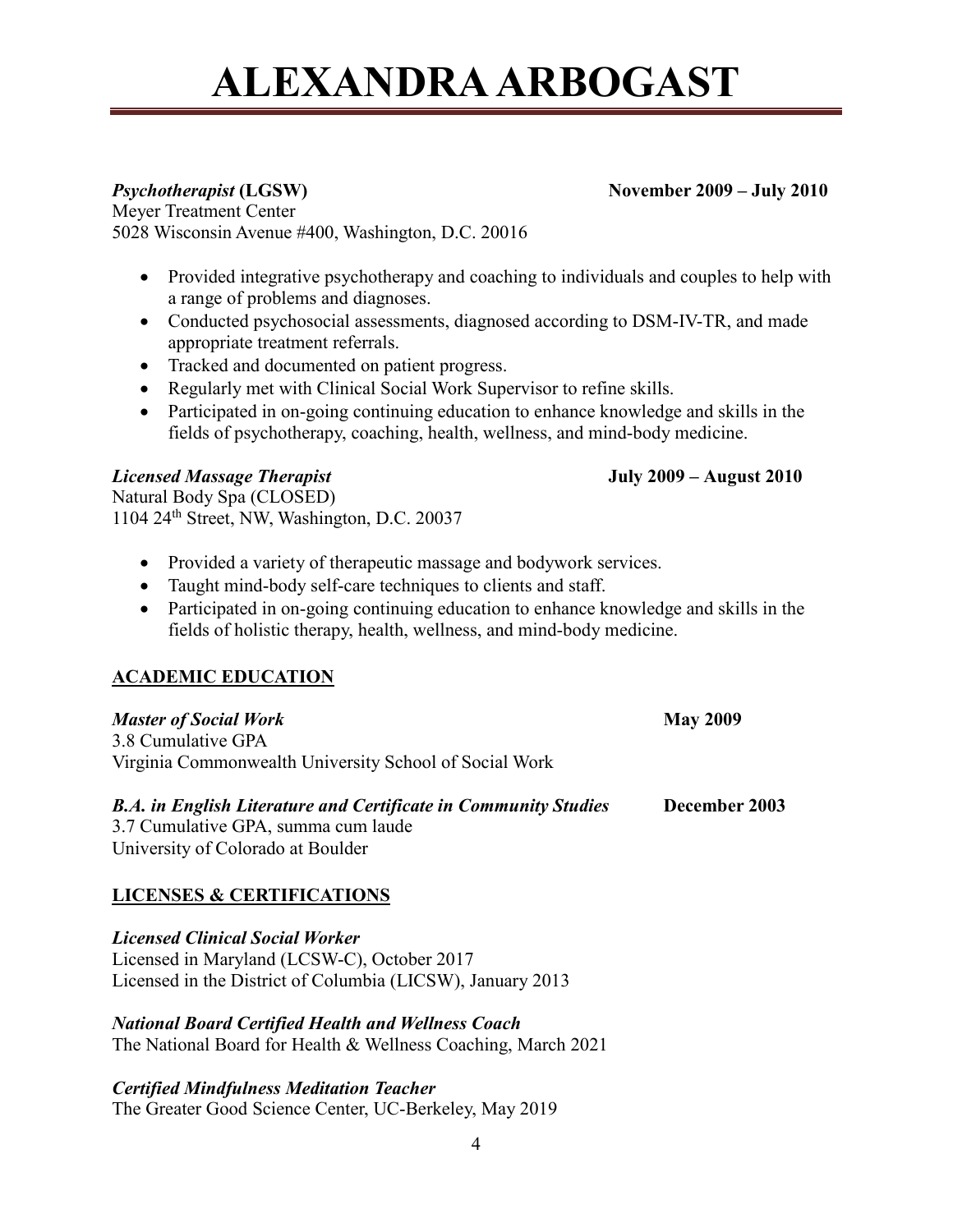### *Certified Yoga Therapist*

The International Association of Yoga Therapists, March 2017

*Certified iRest® Meditation Teacher* Integrative Restoration Institute, February 2017

*Certified 240-Hour Integral Yoga Teacher*  Integral Yoga Academy, Satchitananda Ashram-Yogaville, May 2006

*Certified Massage Therapist*  National Certification Board for Therapeutic Massage and Bodywork, August 2005

## **PUBLICATION**

*Contributor, "Best Practices for Yoga with Veterans" Book* Yoga Service Council and The Omega Institute**,** published 2016

## **PRESENTATIONS & WORKSHOPS (HIGHLIGHTS)**

Arbogast, A. (2021, February) *Mindfulness for the Military.* Presented to a Senior Seminar class at Georgetown University.

Arbogast, A. (2019, September) *Mindfulness for Substance Use Disorders.* Presented at the 3rd Annual Substance Use Disorder Symposium at National Institute for Health, Bethesda, MD. Sponsored by National Capital Region Medical Directorate in association with NCRPI and WWPCI.

Arbogast, A. (2019, August) *Yoga for Pain Management*. Presented at the 9<sup>th</sup> Annual Pain Care Skills Training sponsored by National Capital Region Medical Directorate in association with National Capital Region Pain Initiative.

Arbogast, A. (2017, August) *Mindfulness: Theoretical basis and practice.* Presented at the annual Counseling, Advocacy, and Prevention (CAP) Training to 300 clinicians, Arlington, VA.

Arbogast, A., & Scott, P. (2016, October) *Mindfulness meditation: Is it all in your head?* Wellness Series presentation at Uniformed Services University of the Health Sciences, Bethesda, MD.

Arbogast, A., Leas, M., & Valdes, L. (2015 & 2016, August) *Mind-Body Day.* Organized and facilitated a day of mind-body wellness offerings including mindfulness, yoga, and relaxation skills for the staff at Camp David, Thurmont, MD.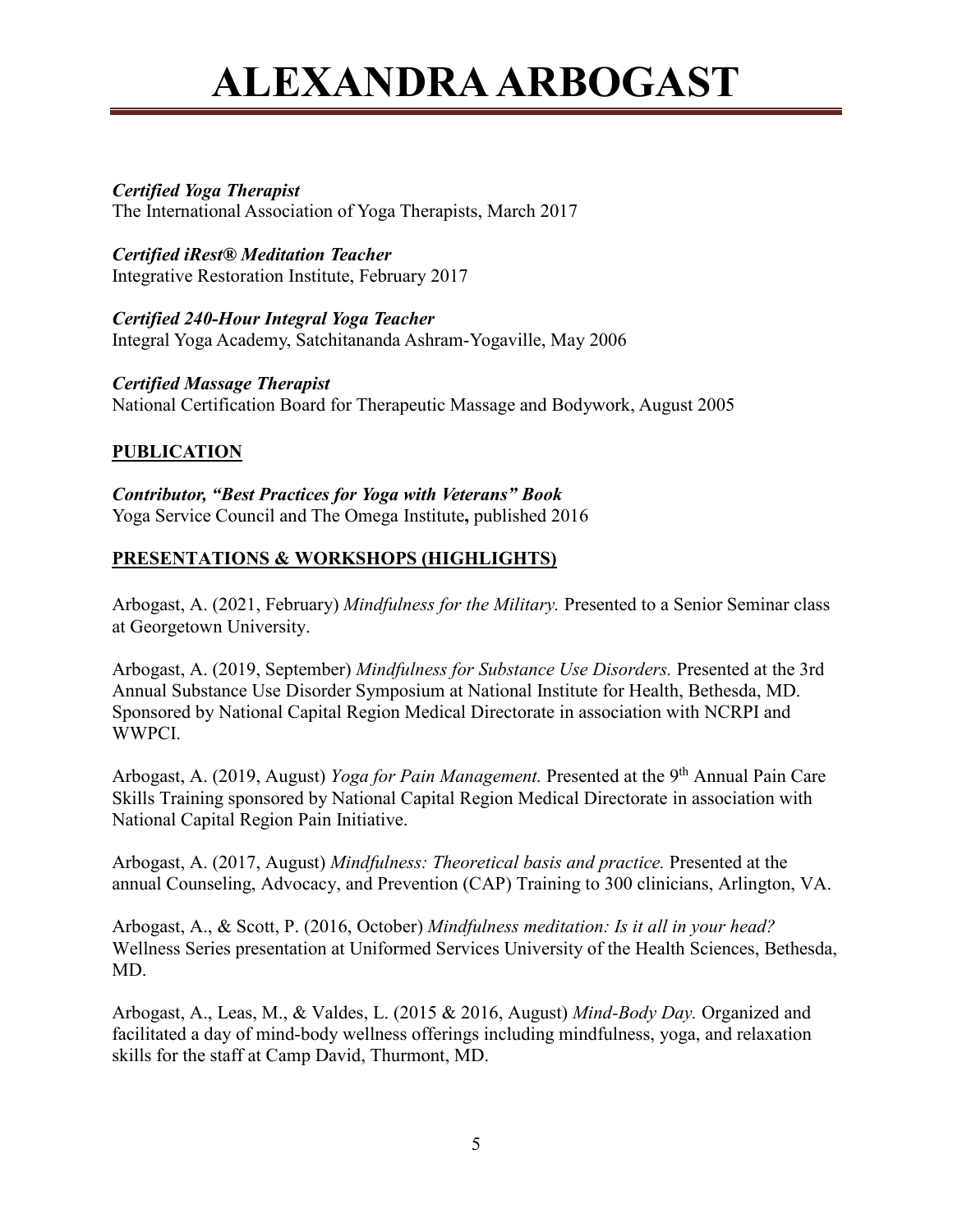Arbogast, A. (2016, May) *Yoga for the management of co-morbid stress and anxiety in dizziness.* Presented at the annual Military Vestibular Rehabilitation and Therapy Conference, National Intrepid Center of Excellence, Bethesda, MD.

Arbogast, A. (2016, March) *Introduction to mindfulness for stress reduction and resilience*. Presented at the annual Navy Nurse Corps 2016 Senior Nurse Business Executive Meeting, Bureau of Medicine and Surgery (BUMED), Falls Church, VA.

Arbogast, A. (2015, September) *Yoga and mind-body skills for women's health*. Presented at a meeting of the Federal Advisory Committee on Women Veterans, National Intrepid Center of Excellence, Bethesda, MD.

Arbogast, A. (2015, September) *Mindfulness for pain management*. Taught a 4-hour didactic/experiential workshop for providers at the annual Pain Care Symposium, Walter Reed National Military Medical Center, Bethesda, MD.

Arbogast, A. (2014, May) *Yoga and mind-body skills for stress reduction and resilience*. Presented at the annual conference for Coast Guard Flag Officer Spouses, Coast Guard Headquarters, Washington, DC.

Arbogast, A., Clinton, L., & Millegan, J. (2013, September) *Mind-body skills for Pain Management*. Presented at the annual Pain Care Symposium, Portsmouth Naval Hospital, Portsmouth, VA.

Arbogast, A. (2013, July) *Teaching Mind-Body Skills in a Military Setting*. Presentation for clinicians at the Chicago School of Professional Psychology, Washington, DC.

# **ADDITIONAL RELEVANT TRAINING (EXAMPLES)**

## *Transcendental Meditation (TM)*

The David Lynch Foundation, February 2021

## *Whole Health Coaching Program*

Veterans Health Administration, New Jersey VAMC, August 2019

# *2-Year Mindfulness Meditation Teacher Certification Program*

Teachers: Tara Brach and Jack Kornfield Awareness Training Institute and UC Berkeley's Greater Good Science Center May 2017-May 2019

*Somatic Experiencing Practitioner, Intermediate Level* Somatic Experiencing Trauma Institute, February 2015

*Somatic Experiencing Practitioner, Beginner Level* Somatic Experiencing Trauma Institute, June 2014